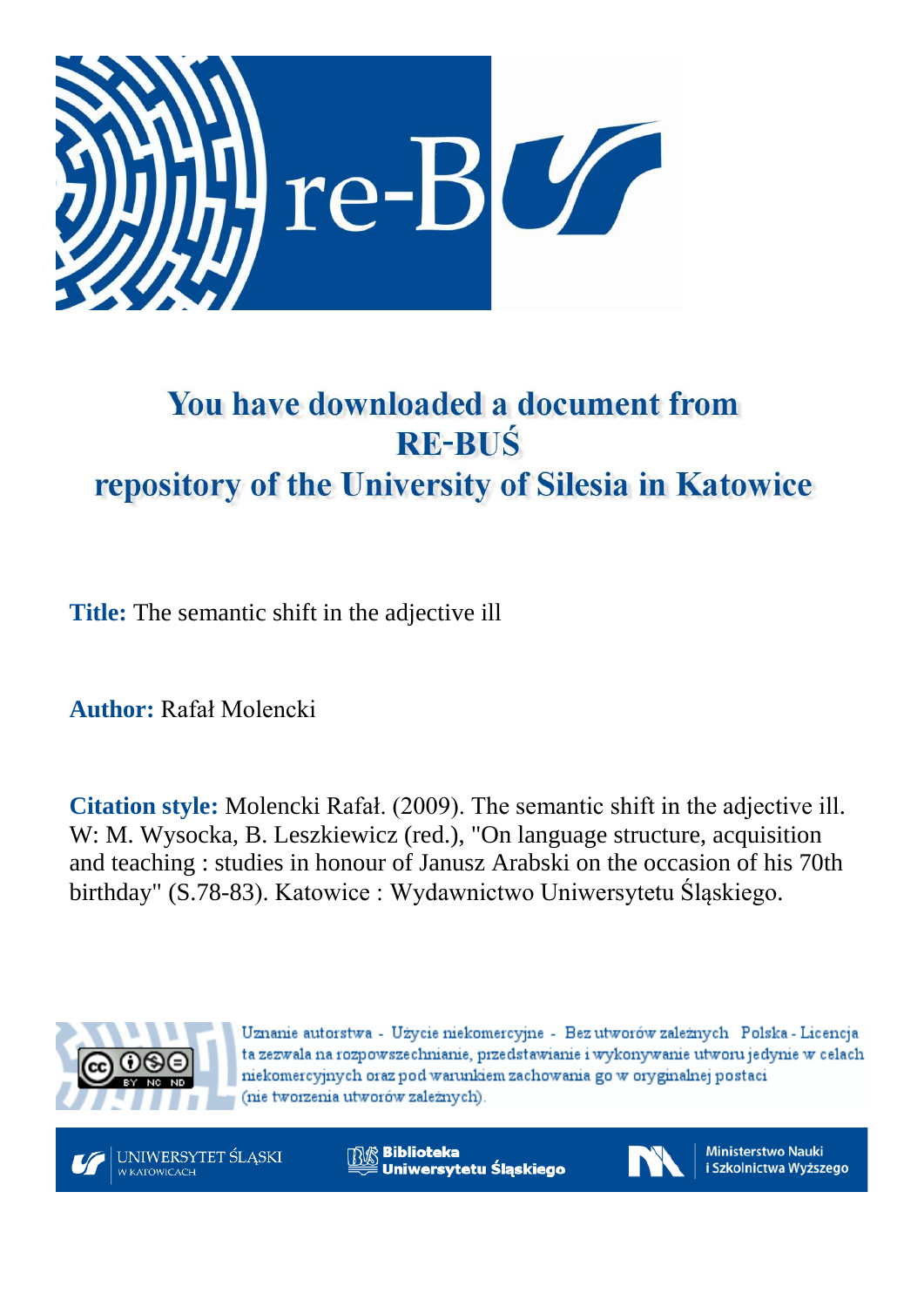## THE SEMANTIC SHIFT IN THE ADJECTIVE *ILL*

#### *Rafał Molencki*

In this article I trace the semantic development of the adjective and adverb *ill* in English, whose history strongly corroborates LEECH's (1981) semantic transfer rules and TRAUGOTT'S (1989, 1995) theory of subjectification. The illustrating language material comes from the electronic versions of the *Oxford English Dictionary* (OED) and *Middle English Dictionary* (MED) and the source references are marked according to the conventions of their lexicographers. The modern translation of the medieval examples is my own.

The adjective *ill* appeared in English in the early  $13<sup>th</sup>$  c. as a Norse loanword and it did not acquire its modern prototypical sense of 'sick, unwell' until the Early Modern English times. The original sense of the Norse adjective *illr* was 'bad', as in the following quotation from the Old Icelandic *Snorra Edda*:

(1) *Skaði's Marriage* 100: *ulfa þytr þóttumk illr vesa hjá sœngvi svana* (quoted after GORDON, 1957: 100). '*The wolves' howling seemed to me to be bad as compared with the seabirds' singing*'.

The same sense (often contrasted with the adjective *god* 'good') is also found in the earliest English uses of the adjective in the *Ormulum*:

(2) ?c1200 *Orm*. (Jun 1) 54: *3a þa þatt wærenn gode menn, 3a þa þatt wærenn ille*. '*Both those that were good men and those who were bad*'.

The word *bad(de)* of obscure origin (cf. OED, MED) is not attested in English until the late  $13<sup>th</sup>$  c. The usual adjective corresponding to modern *bad* in Old English was *yfel* and it continued to be used in Middle English, e.g.

(3) a1425(?a1400) *RRose* (Htrn 409) 4899: *Youthe...makith hym love yvell company*. '*Youth makes him love evil company*.'

In Middle English the word *ill* commonly occurred in collocations with nouns like 'devil, spirit', the sense approaching modern 'sinful, wicked', as in: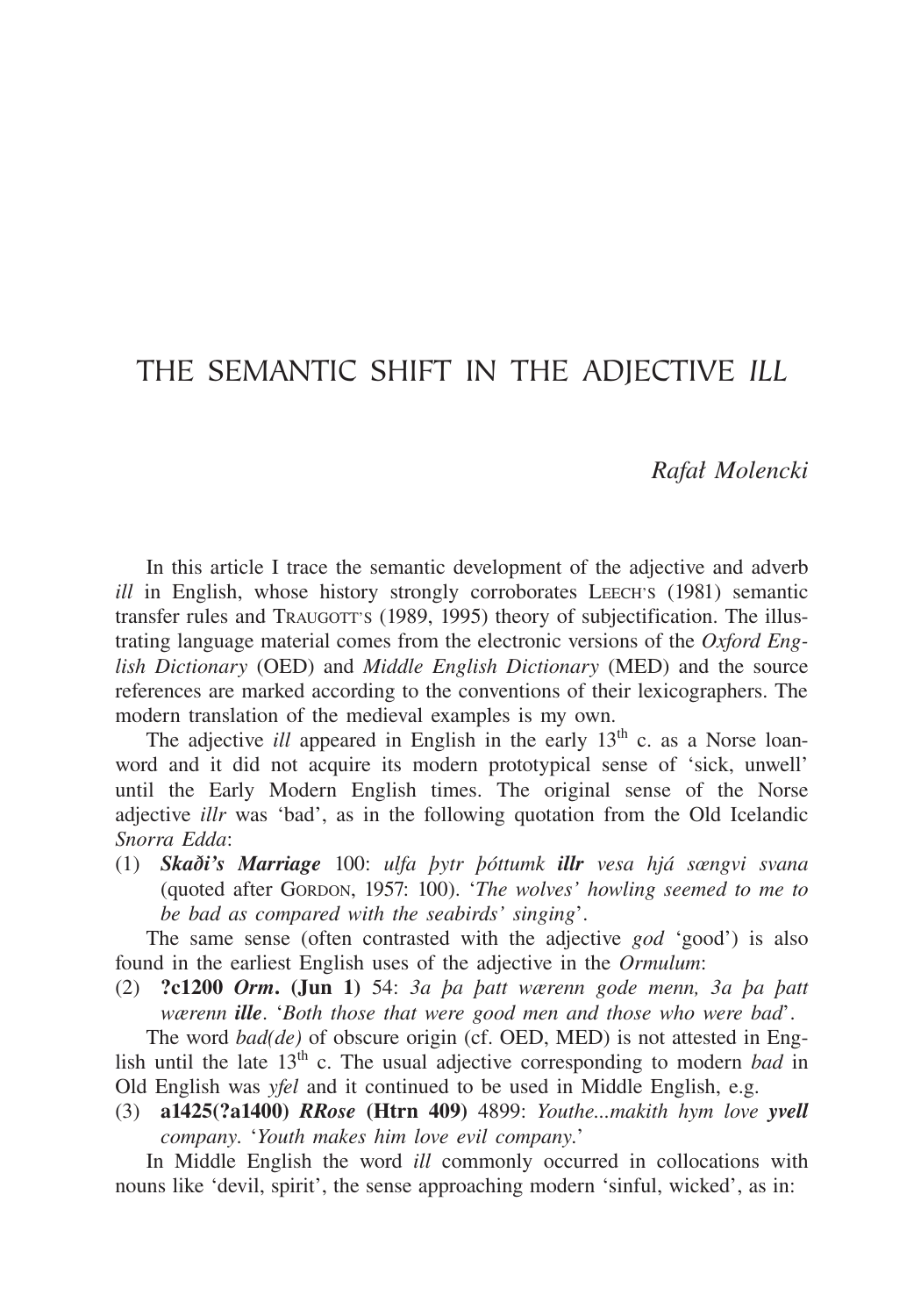- (4) a1300 *Hit bilimpeð* (Corp-O 59) 23: *Ne let þu neure cumen vs ne3, þene feond þe is swo ille*. '*Don't you ever let come near us the fiend that is so wicked*.'
- The 'ill angel' simply meant devil, e.g.
- (5) a1450(?1348) Rolle *FLiving* (Cmb Dd.5.64) 91/59: *I fynd writen of a reclues...til þe whilk þe ill awngell oftsythes aperde in þe forme of a gode awngel*. '*I find a story about a recluse, to whom the ill angel often appeared in the form of a good angel*.'

When referring to human actions the word *ill* corresponded to modern 'vicious, immoral' and was mostly used attributively before the noun that it modified:

- (6) a1325(c1250) *Gen*. & *Ex*. (Corp-C 444) 3576: *Moyses cam ner and sag...ðis calf and ðis ille lages*. '*Moses came near and saw this calf and these vicious laws*.'
- (7) a1450(?1348) Rolle *FLiving* (Cmb Dd.5.64) 97/10—27: *Þe synnes of þe hert er þir*: *ill thoght, ill delyte...ill suspecion...ill drede, ill lufe...joy of ill dede*. '*The sins of the heart are there: bad thought, bad delight, bad suspicion, bad fear, bad love, joy of bad deed*.'
- The word was also used in similar senses as an adverb:
- (8) ?a1475 *Ludus* C. (Vsp D.8) 32/105: *Now, Caym brother, þou dost ful ill*. '*Now, Cain brother, you act very wickedly*.'
- (9) c1450(a1425) *MOTest*. (SeldSup 52) 5694: *Þer elders war angerd yll*. '*Their parents were severely irritated*.'
- The impersonal construction *me paid/liked ill* simply meant 'I did not like', e.g.
- (10) 1451—1500 *Tundale* (Wagner) 1012: *Þat sight liked Tundale ille*. '*Tundale did not like that sight*.'

Another common phrase was *think ill* (=be distressed with something):

(11) c1450 *Alph.Tales* (Add 25719) 282/1: *Þis hermett thoght ill þer-with, bod he sayde noght*. '*The hermit was distressed with it, but he said nothing*.'

In Middle English the word *ill* was also used as a noun synonymous with 'evil', e.g.

(12) (a1382) *WBible(1)* (Bod 959) Gen.2.9: *Also þe tree of lyf in þe mydyll of paradise, & a tree of cunnyng of good & of ylle*. '*Also the tree of life in the middle of paradise and a tree of knowledge of good and evil*.'

Through subjectification (cf. TRAUGOTT, 1989, 1995), the word *ill* later acquired more subjective senses of 'malicious, unkind':

(16) a1500 *Now 3ee that will* (Cmb Ff.1.6) 71: *[She was] Soo well assuryd in here hert That none il worde from here scholde stert*. '*She was so well assured in her heart that no malicious word would start from her*.' 'difficult':

(17) ?a1400(a1338) Mannyng Chron. Pt. 2 (Petyt 511) p. 181: *Þat castelle was fulle strong, & ille for to wynne*. '*The castle was fully fortified and difficult to seize*.'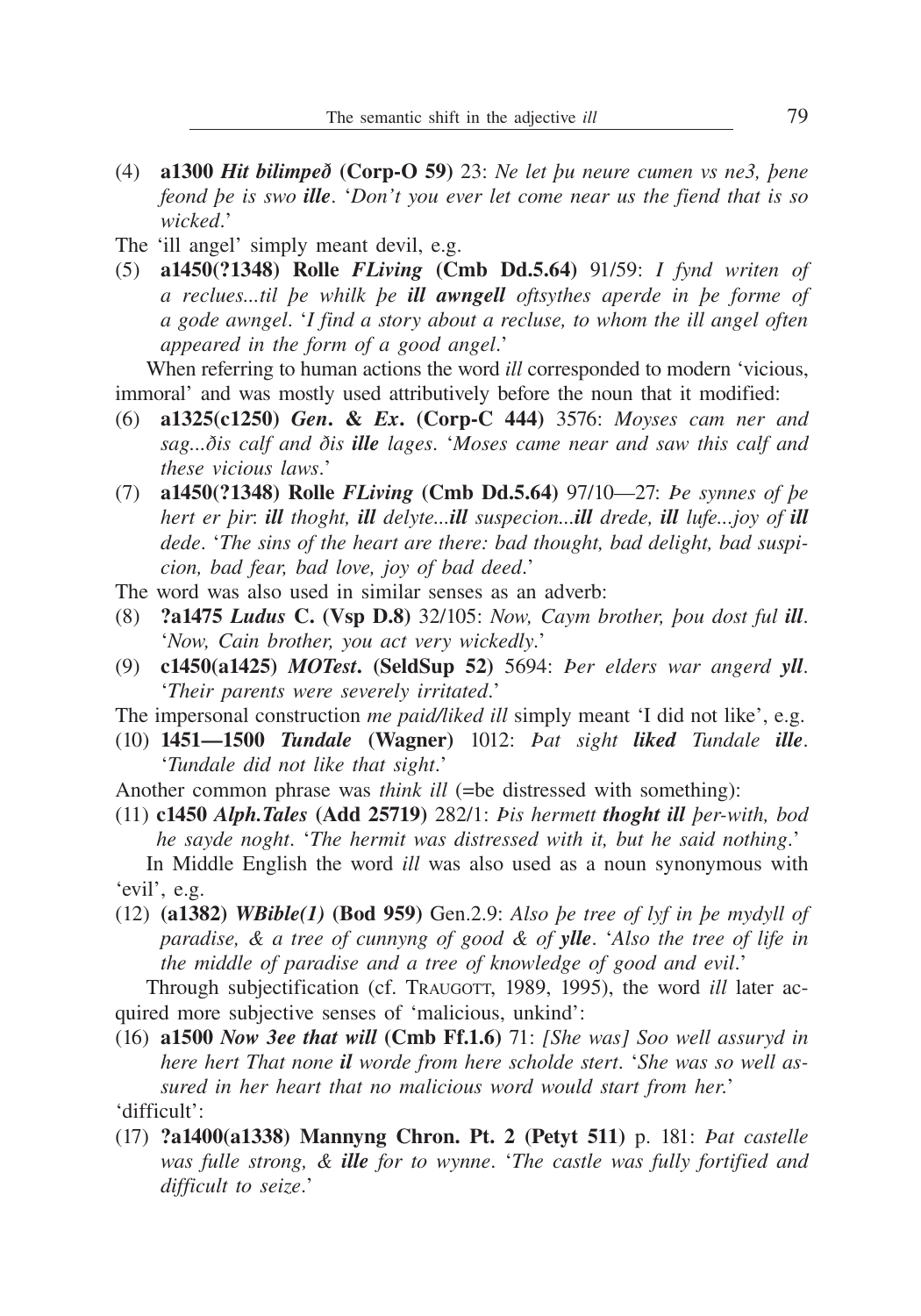and also 'deficient, incompetent':

(18) (c1390) Chaucer *CT. Rv.* (Manly-Rickert) A.4045: *I is as ille a millere as ar ye*. '*I am as bad a miller as you are*.'

The adverbial *ill* often preceded past participles of different verbs gradually becoming a kind of prefix, usually hyphenated. (cf. Present-day English *ill-famed*, *ill-informed*, etc.). Here are some examples of the original medieval formations:

- (19) c1450(a1425) *MOTest*. (SeldSup 52) 5792: *God wyll not take offerand of yll gottyn thyn*g. '*God will not take the sacrifice of a thing gained by evil means*.'
- (20) a1500(1422) Yonge *SSecr.* (Rwl B.490) 226/35: *Tho men..that haue the flesshe of the brestis lytill and dry bene ille-ymanerite and bene lykenyd to apys*. '*Those men who have the flesh of their breasts small and dry are rude and are similar to apes*.'

Another new sense of later Middle English *ill* was that of 'harmful, dangerous', which was the first step towards the usual modern meaning of the word. Witness the following example:

(21) c1450(c1350) *Alex. & D*. (Bod 264) 157: *Dredful dragonus drawen hem þiddire, Addrus and ypotamus and oþure ille wormus*. '*Dreadful dragons drew them there, adders, hippopotamuses and other dangerous worms*.'

When the word came to modify the medical conditions of humans, the semantic path was paved for approaching the sense of 'sick':

(22) ?a1450 *Macer* (Stockh Med.10.91) 182: *Þis drieþ vp þe ille humourez of þe stomak*. '*This dries up the harmful fluids of the stomach*.'

The noun *humour* was borrowed into English in the mid-14<sup>th</sup> c. and originally meant 'body fluid' (hence the adjective *humid*) and only in the modern period did it acquire the abstract sense through a similar subjectification process.

In the 14<sup>th</sup> c. *ill* was often used with reference to pain:

(23) a1325(c1280) *SLeg. Pass.* (Pep 2344) 1432: *Ne spak he nou3t a word a3en, ak soffrede þe peynes ylle*. '*He didn't say a word again, but suffered severe pains*.'

And towards the end of the Middle English period one can observe the first clear instances of the modern sense 'sick, diseased', invariably used in the predicative position only:

(24) a1500(a1460) *Towneley Pl*. (Hnt HM 1) 123/231: *A sekenes...haldys me full haytt...full sore am I and yll*. '*A disease holds me very hot... I am in great pain and ill*.'

Early Modern English witnesses the increasing frequency of such occurrences of *ill*. What is interesting is the reference of the adjective to different parts of the body (as in (26), (27) below):

(25) 1575 G. Harvey *Letter-bk.* (Camden) 168: *I am yet as il almost as ever I was. But as soone as I shal recoover mi helth*...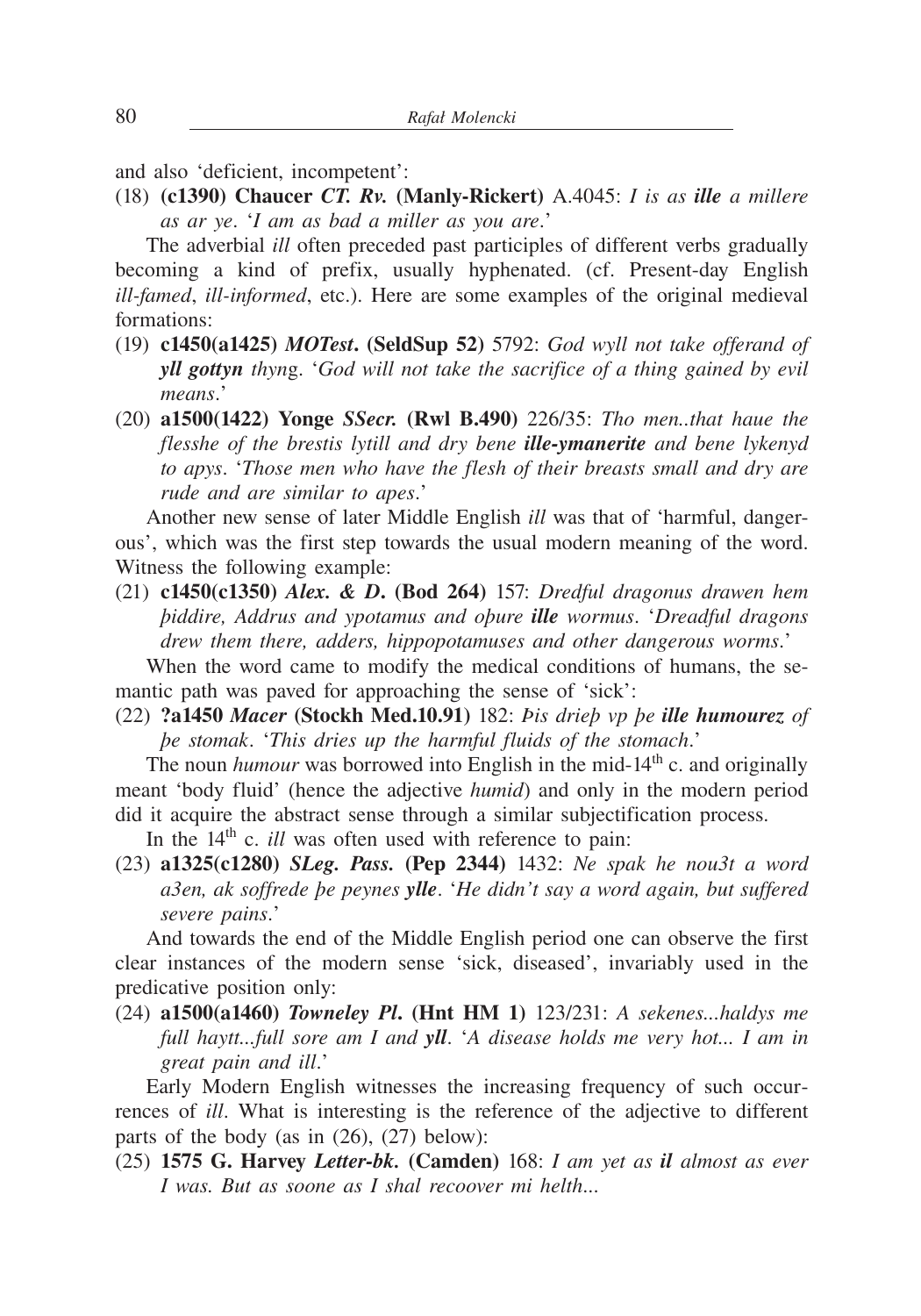- (26) 1628 Winthrop Let. 7 Apr. in *Hist. New Eng.* (1853) I. 420: *My hand is so ill as I know not when I shall be able to travel*.
- (27) 1660 Pepys *Diary* I. 127: *My eye was very red and ill, in the morning*.
- (28) 1687 A. Lovell tr. *Thevenot's Trav*. i. 227: *There was one little Child ill of the Small-pox*.

However, it was not until the turn of the  $19<sup>th</sup>$  c. that the present prototypical sense began to dominate. *The Oxford English Dictionary* (s.v. *ill*), which presents the semantic development of subsequent entries in the chronological order, lists the usual modern sense of *ill* as late as the sense No 8. Its full definition is "Of health or bodily condition: Unsound, disordered. Hence, of persons (formerly, also, of parts of the body): Out of health, sick, indisposed, not well". Other modern dictionaries, both British and American, usually start their definitions of *ill* with the meaning 'of bad health', taking into account the frequency of occurrence. Other senses, which are historically earlier, are given much less prominence. Except for some fixed phrases such as *ill will*, *ill fortune*, *ill luck*, the attributive *ill* meaning 'bad' sounds very formal and old-fashioned to most native speakers of Present-day English.

The adverbial *ill* appears to be a little more common, especially in such fixed phrases as *speak ill* of *somebody*, *be ill at ease* and *ill afford*. But the most frequent use of the adverb *ill* is the hyphenated *quasi*-prefix attached to past participles of numerous verbs, e.g. *ill-advised*, *ill-behaved*, *ill-bred*, *ill-conceived, ill-disposed*, *ill-equipped*, *ill-fated*, *ill-gotten*, *ill-informed*, *ill-treated* (cf. the Middle English examples (19), (20) above).

As for the syntactic behaviour, the Present-day English adjective *ill* is predominantly used in the predicative function, as the subject complement, which is observed, e.g., in QUIRK et al. (1985: 432) and SWAN (1995: 267). LEECH and SVARTVIK (1994: 220) claim that 'health-adjectives' (*faint*, *ill* and *well*) are "predicative-only". What is more, *ill* is so rarely followed by the prepositional complement that some pedagogical grammars proscribe the structure *ill with* (*some disease*). However, it looks that more and more native speakers find nothing wrong in the construction. I have managed to google out numerous instances of the phrase including the headline.

#### (29) USA *Today* Oct 25, 2004: *Chief Justice Ill with Cancer*.

Likewise, *ill* appears to be increasingly found in the attributive position in the sense 'sick', which until recently was regarded ungrammatical by most prescriptive grammarians though ALEXANDER (1993: 63) admits that "*he's an ill man* is also sometimes heard". The ambiguity of the word *sick* (*ill* vs. *nauseous*) and its different usage in British and American English must have brought about the need for the rise of an unambiguous multifunctional adjective that would mean 'unwell' in all possible syntactic contexts, without the earlier selectional restrictions. In Present-day English *ill* as a modifier is particularly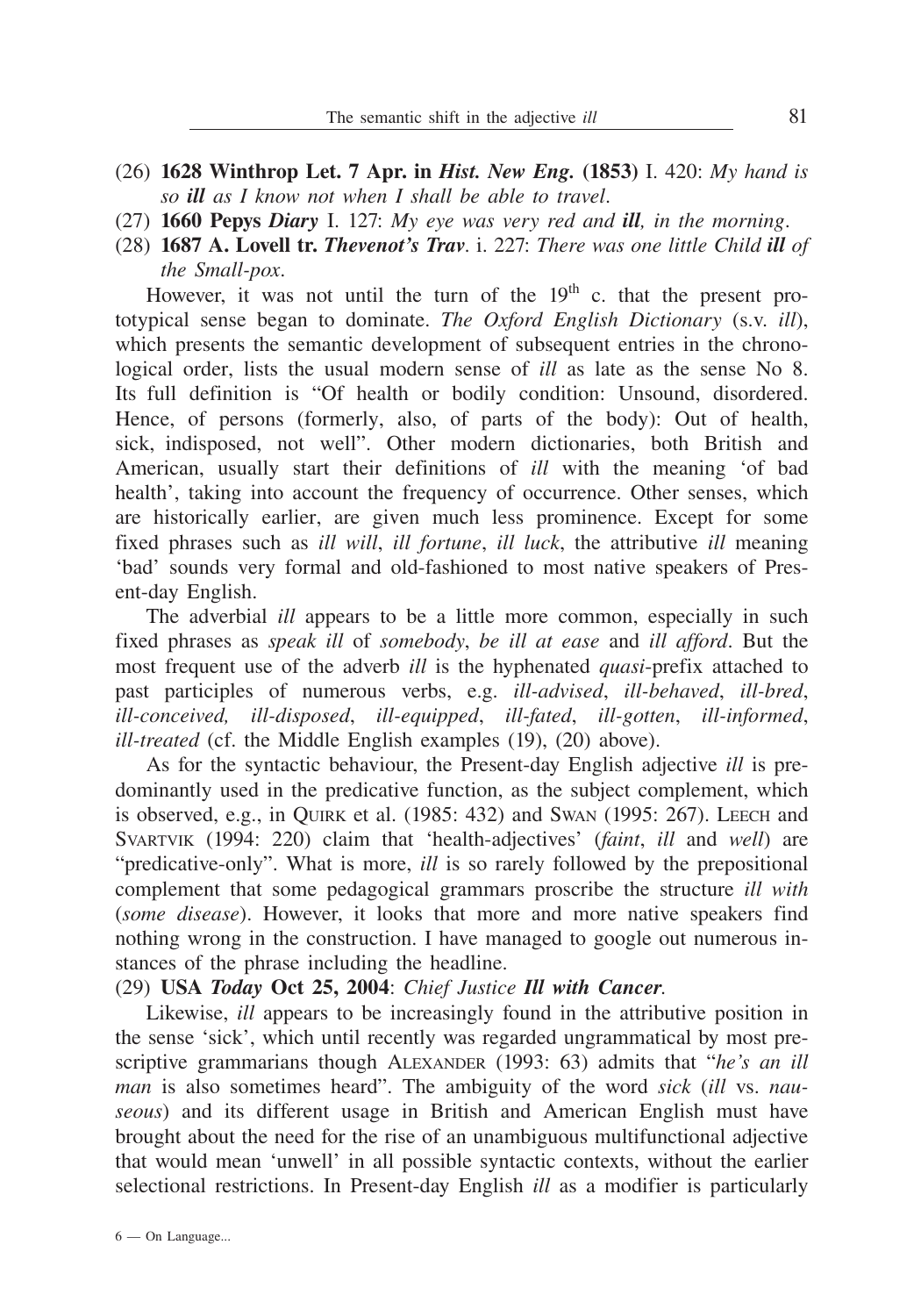common when it is modified by such adverbs as *terminally*, *critically*, *chronically*, *mentally*, etc. Witness the following examples from recent newspapers:

- (30) *Guardian* Feb 12, 2007: *Terminally ill woman seeks right to die*.
- (31) *Kids' Health* July 2005: *Taking care of a chronically ill child is one of the most draining and difficult tasks a parent can face*.

The examples as above have paved the way for the appearance of the adjective *ill* used as a modifier on its own, e.g.

- (32) *Oregonian* Nov 20, 2007: *Cornelius blood drive will help ill girl*.
- (33) *Saginaw* News May 19, 2008: *Coast Guard rescues ill man off freighter in Lake Huron*.

Similar instances are not yet very common, and they mostly occur in newspaper headlines, but they are the first signs that the old sense of the attributive *ill* (='bad', 'evil', 'vicious') is gradually fading away from the native speakers' lexicon in favour of the sense 'unwell', which until very recently was considered correct only in the predicative position.

The history of the adjective *ill* in English shows that the word became polysemous in Late Middle English. In the modern period one of the marginal senses 'of bad health' became very expansive and in the  $19<sup>th</sup>$  c. began to dominate. Under the circumstances, the other polysemes, including the original etymon meaning 'bad', became much rarer and in Present-day English they are stylistically marked as formal and/or old-fashioned. The development supports the rules of semantic transfer as presented by LEECH (1981) and nicely illustrates TRAUGOTT'S (1989, 1995) process of subjectification.

### REFERENCES

- ALEXANDER L.G. (1993): *Longman Advanced Grammar*. London and New York: Longman.
- GORDON E.V. (1957): *An Introduction to Old Norse*. Oxford: Clarendon Press.
- KURATH H. and KUHN S. (eds.) (1956—2001): MED = The *Middle English Dictionary*. Ann Arbor: University of Michigan Press. Also available online: http://ets.umdl.umich.edu/m/mec (20.04.2009).

- LEECH G. (1981): *Semantics*. Cambridge: Cambridge University Press.
- LEECH G. and SVARTVIK J. (1994): *A Communicative Grammar of English*. London and New York: Longman.
- QUIRK R., GREENBAUM S., LEECH G. and SVARTVIK J. (1985): *A Comprehensive Grammar of the English Language*. London: Longman.
- SIMPSON J.A., SIMON E. and WEINER C. (eds.) (1989): OED = The *Oxford English Dictionary*. Oxford: Clarendon Press. Also available online: http://www.oed.com (20.04.2009).